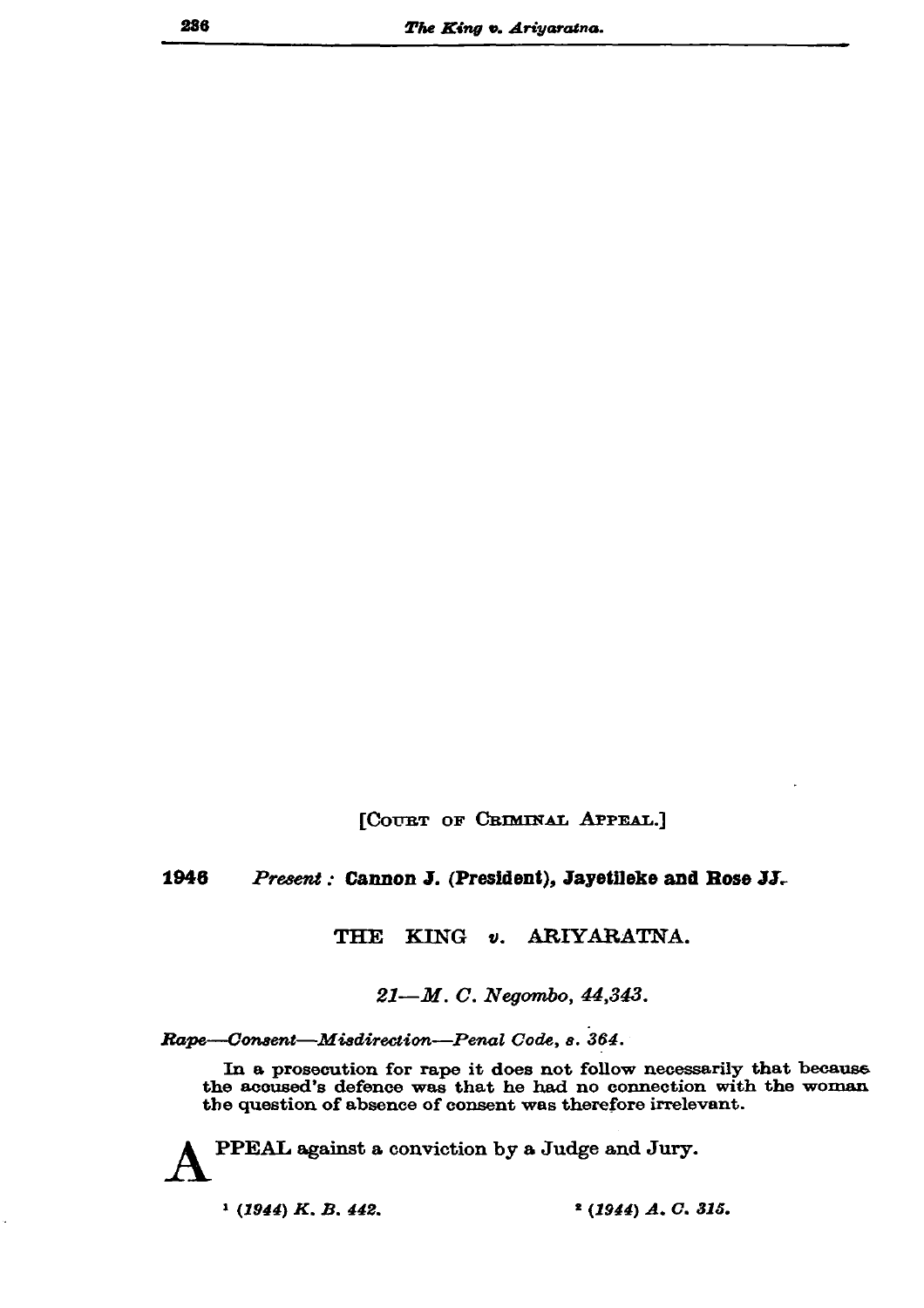$M$ .  $M$ . Kumarakulasingham (with him  $T$ .  $A$ . de Wijesundera), for the accused, appellant.

T. S. Fernando, C.C., for the Crown.

March 27, 1946. CANNON J.-

The appellant was convicted of rape of a girl aged 17. He is said to be aged about 30. The Crown case was that she was employed at the same camp as the accused on labour work and on the day in question when work was finished and the workpeople were leaving, the accused went to the girl and threatening her with a knife which he showed to her made her accompany him into some scrub jungle where a few hours later he raped her. He then left her saying he was going for some money and clothes, and after about quarter of an hour one Kamal Baas. another employee at the camp, came along and took the girl to a neighhouring house of a woman where she spent the night. It is said that the scene of the crime was near a footpath which was used by labourers going to and from the camp and that was how Kamal happened to be at the scene. The next day she went home but did not tell her sisters all that had happened, merely stating that she had been threatened with assault by the accused. Her mother was not at home and did not return home until the next day when the girl in reply to a question by the mother said that she had been raped but did not mention the accused's name although she said that she knew it and could identify him.

The defence was that the accused had had nothing to do with the girl, that there was no corroboration of her story in the legal sense, that is, implicating the accused, although her evidence that someone had connection with her and that she was before the incident a virgin was corroborated, because the doctor verified her evidence on that point. The witness Kamal was said to have absconded.

There are two main grounds of appeal, namely, (1) regarding the summing-up on the question of consent, and (2) the judge's directions on corroboration. On page 5 of the summing-up the judge is recorded as saying:

"The burden of proof is on the Crown. The Crown must prove that this accused committed this offence and that it was done against the will of the woman, or if it was with her consent, that her consent was obtained by fear of death or of hurt. In this case, fortunately, you are not concerned with the second point. Here you are concerned with the identity of the person who committed the act. If it was the accused, then you are on safe ground in holding that it was done against her will, or at least that her consent was obtained when she was in fear of death or of hurt. It is not the case of the accused that the girl went with him with her consent on this day to have sexual intercourse with him. His case is that he had nothing to do with her. So you are really concerned with the first point-was it this accused who had sexual intercourse with the girl"